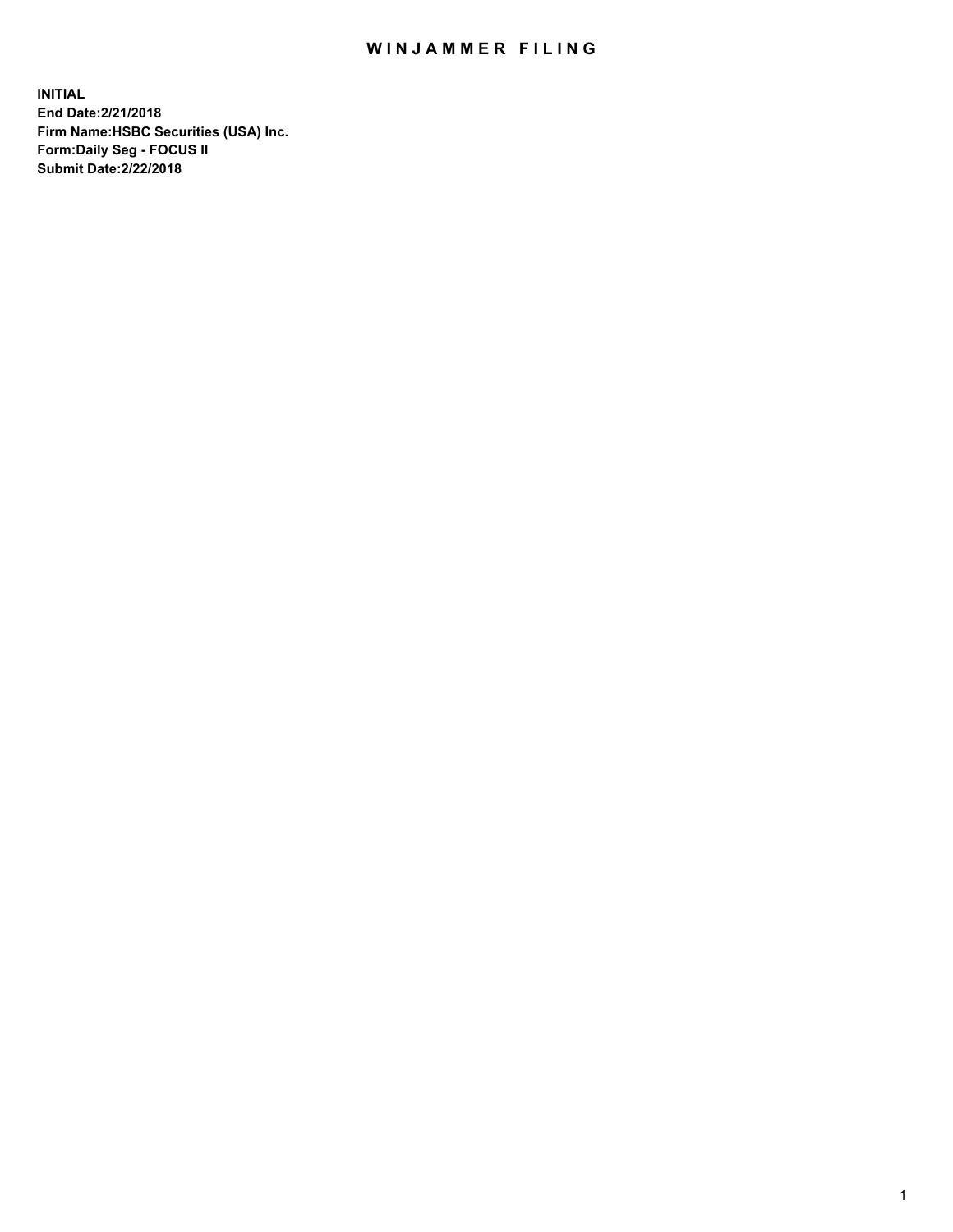## **INITIAL End Date:2/21/2018 Firm Name:HSBC Securities (USA) Inc. Form:Daily Seg - FOCUS II Submit Date:2/22/2018 Daily Segregation - Cover Page**

| Name of Company<br><b>Contact Name</b><br><b>Contact Phone Number</b><br><b>Contact Email Address</b>                                                                                                                                                                                                                         | <b>HSBC Securities (USA) Inc.</b><br><b>Michael Vacca</b><br>212-525-7951<br>michael.vacca@us.hsbc.com |
|-------------------------------------------------------------------------------------------------------------------------------------------------------------------------------------------------------------------------------------------------------------------------------------------------------------------------------|--------------------------------------------------------------------------------------------------------|
| FCM's Customer Segregated Funds Residual Interest Target (choose one):<br>a. Minimum dollar amount: ; or<br>b. Minimum percentage of customer segregated funds required:%; or<br>c. Dollar amount range between: and; or<br>d. Percentage range of customer segregated funds required between: % and %.                       | 98,000,000<br><u>0</u><br><u>00</u><br><u>00</u>                                                       |
| FCM's Customer Secured Amount Funds Residual Interest Target (choose one):<br>a. Minimum dollar amount: ; or<br>b. Minimum percentage of customer secured funds required:%; or<br>c. Dollar amount range between: and; or<br>d. Percentage range of customer secured funds required between: % and %.                         | 25,000,000<br><u>0</u><br><u>00</u><br>00                                                              |
| FCM's Cleared Swaps Customer Collateral Residual Interest Target (choose one):<br>a. Minimum dollar amount: ; or<br>b. Minimum percentage of cleared swaps customer collateral required:%; or<br>c. Dollar amount range between: and; or<br>d. Percentage range of cleared swaps customer collateral required between:% and%. | 122,000,000<br><u>0</u><br><u>00</u><br><u>00</u>                                                      |

Attach supporting documents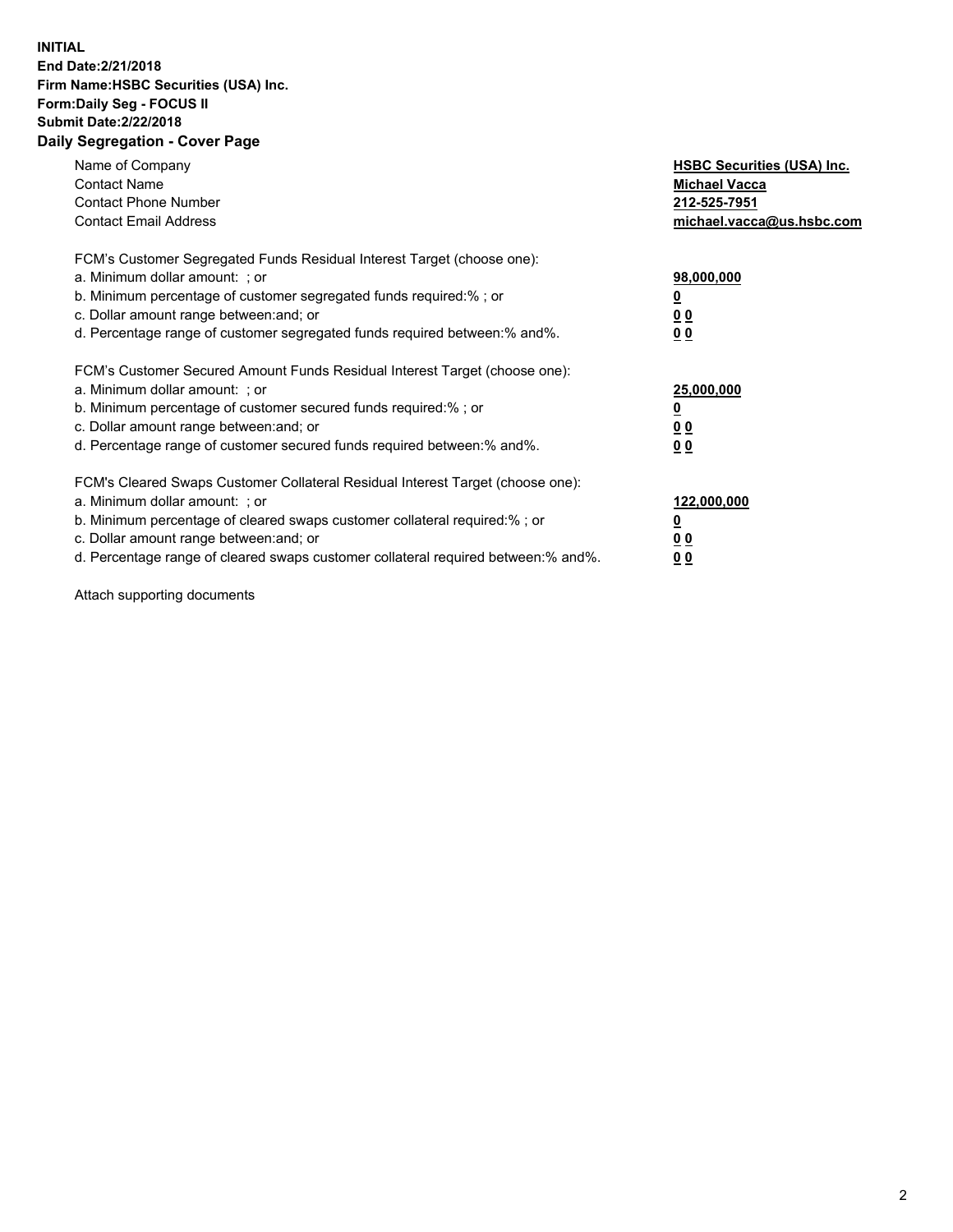**INITIAL End Date:2/21/2018 Firm Name:HSBC Securities (USA) Inc. Form:Daily Seg - FOCUS II Submit Date:2/22/2018 Daily Segregation - Secured Amounts**

|     | Daily Jegregation - Jeculed Aniounts                                                        |                                |
|-----|---------------------------------------------------------------------------------------------|--------------------------------|
|     | Foreign Futures and Foreign Options Secured Amounts                                         |                                |
|     | Amount required to be set aside pursuant to law, rule or regulation of a foreign            | $0$ [7305]                     |
|     | government or a rule of a self-regulatory organization authorized thereunder                |                                |
| 1.  | Net ledger balance - Foreign Futures and Foreign Option Trading - All Customers             |                                |
|     | A. Cash                                                                                     | 6,583,500 [7315]               |
|     | B. Securities (at market)                                                                   | 96,012,437 [7317]              |
| 2.  | Net unrealized profit (loss) in open futures contracts traded on a foreign board of trade   | 18,774,373 [7325]              |
| 3.  | Exchange traded options                                                                     |                                |
|     | a. Market value of open option contracts purchased on a foreign board of trade              | $0$ [7335]                     |
|     | b. Market value of open contracts granted (sold) on a foreign board of trade                | $0$ [7337]                     |
| 4.  | Net equity (deficit) (add lines 1.2. and 3.)                                                | 121,370,310 [7345]             |
| 5.  | Account liquidating to a deficit and account with a debit balances - gross amount           | 6,437,080 [7351]               |
|     | Less: amount offset by customer owned securities                                            | -6,435,268 [7352] 1,812 [7354] |
| 6.  | Amount required to be set aside as the secured amount - Net Liquidating Equity              | 121,372,122 [7355]             |
|     | Method (add lines 4 and 5)                                                                  |                                |
| 7.  | Greater of amount required to be set aside pursuant to foreign jurisdiction (above) or line | 121,372,122 [7360]             |
|     | 6.                                                                                          |                                |
|     | FUNDS DEPOSITED IN SEPARATE REGULATION 30.7 ACCOUNTS                                        |                                |
| 1.  | Cash in banks                                                                               |                                |
|     | A. Banks located in the United States                                                       | 39,711,478 [7500]              |
|     | B. Other banks qualified under Regulation 30.7                                              | 0 [7520] 39,711,478 [7530]     |
| 2.  | Securities                                                                                  |                                |
|     | A. In safekeeping with banks located in the United States                                   | 33,418,801 [7540]              |
|     | B. In safekeeping with other banks qualified under Regulation 30.7                          | 0 [7560] 33,418,801 [7570]     |
| 3.  | Equities with registered futures commission merchants                                       |                                |
|     | A. Cash                                                                                     | $0$ [7580]                     |
|     | <b>B.</b> Securities                                                                        | $0$ [7590]                     |
|     | C. Unrealized gain (loss) on open futures contracts                                         | $0$ [7600]                     |
|     | D. Value of long option contracts                                                           | $0$ [7610]                     |
|     | E. Value of short option contracts                                                          | 0 [7615] 0 [7620]              |
| 4.  | Amounts held by clearing organizations of foreign boards of trade                           |                                |
|     | A. Cash                                                                                     | $0$ [7640]                     |
|     | <b>B.</b> Securities                                                                        | $0$ [7650]                     |
|     | C. Amount due to (from) clearing organization - daily variation                             | $0$ [7660]                     |
|     | D. Value of long option contracts                                                           | 0 [7670]                       |
|     | E. Value of short option contracts                                                          | 0 [7675] 0 [7680]              |
| 5.  | Amounts held by members of foreign boards of trade                                          |                                |
|     | A. Cash                                                                                     | 6,507,157 [7700]               |
|     | <b>B.</b> Securities                                                                        | 62,593,637 [7710]              |
|     | C. Unrealized gain (loss) on open futures contracts                                         | 18,774,373 [7720]              |
|     | D. Value of long option contracts                                                           | $0$ [7730]                     |
|     | E. Value of short option contracts                                                          | 0 [7735] 87,875,167 [7740]     |
| 6.  | Amounts with other depositories designated by a foreign board of trade                      | $0$ [7760]                     |
| 7.  | Segregated funds on hand                                                                    | $0$ [7765]                     |
| 8.  | Total funds in separate section 30.7 accounts                                               | 161,005,446 [7770]             |
| 9.  | Excess (deficiency) Set Aside for Secured Amount (subtract line 7 Secured Statement         | 39,633,324 [7380]              |
|     | Page 1 from Line 8)                                                                         |                                |
| 10. | Management Target Amount for Excess funds in separate section 30.7 accounts                 | 25,000,000 [7780]              |
| 11. | Excess (deficiency) funds in separate 30.7 accounts over (under) Management Target          | 14,633,324 [7785]              |
|     |                                                                                             |                                |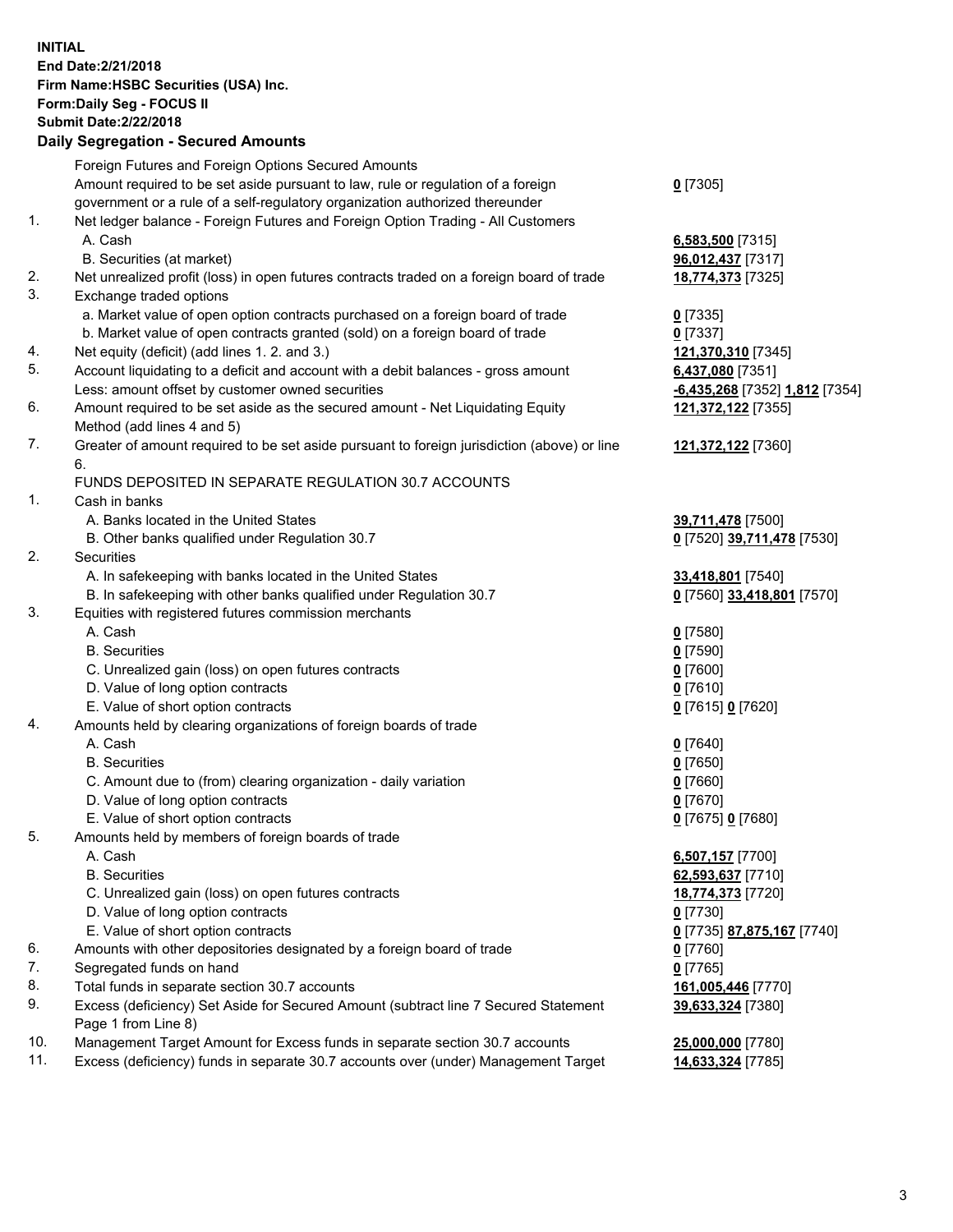**INITIAL End Date:2/21/2018 Firm Name:HSBC Securities (USA) Inc. Form:Daily Seg - FOCUS II Submit Date:2/22/2018 Daily Segregation - Segregation Statement** SEGREGATION REQUIREMENTS(Section 4d(2) of the CEAct) 1. Net ledger balance A. Cash **-63,904,213** [7010] B. Securities (at market) **1,147,988,989** [7020] 2. Net unrealized profit (loss) in open futures contracts traded on a contract market **357,964,949** [7030] 3. Exchange traded options A. Add market value of open option contracts purchased on a contract market **204,252,181** [7032] B. Deduct market value of open option contracts granted (sold) on a contract market **-20,005,753** [7033] 4. Net equity (deficit) (add lines 1, 2 and 3) **1,626,296,153** [7040] 5. Accounts liquidating to a deficit and accounts with debit balances - gross amount **18,080,016** [7045] Less: amount offset by customer securities **-17,891,993** [7047] **188,023** [7050] 6. Amount required to be segregated (add lines 4 and 5) **1,626,484,176** [7060] FUNDS IN SEGREGATED ACCOUNTS 7. Deposited in segregated funds bank accounts A. Cash **37,670,684** [7070] B. Securities representing investments of customers' funds (at market) **0** [7080] C. Securities held for particular customers or option customers in lieu of cash (at market) **169,747,531** [7090] 8. Margins on deposit with derivatives clearing organizations of contract markets A. Cash **456,440,760** [7100] B. Securities representing investments of customers' funds (at market) **0** [7110] C. Securities held for particular customers or option customers in lieu of cash (at market) **962,180,668** [7120] 9. Net settlement from (to) derivatives clearing organizations of contract markets **-100,532,121** [7130] 10. Exchange traded options A. Value of open long option contracts **204,252,181** [7132] B. Value of open short option contracts **-20,005,753** [7133] 11. Net equities with other FCMs A. Net liquidating equity **10,698,930** [7140] B. Securities representing investments of customers' funds (at market) **0** [7160] C. Securities held for particular customers or option customers in lieu of cash (at market) **0** [7170] 12. Segregated funds on hand **16,060,790** [7150] 13. Total amount in segregation (add lines 7 through 12) **1,736,513,670** [7180] 14. Excess (deficiency) funds in segregation (subtract line 6 from line 13) **110,029,494** [7190] 15. Management Target Amount for Excess funds in segregation **98,000,000** [7194]

16. Excess (deficiency) funds in segregation over (under) Management Target Amount Excess

**12,029,494** [7198]